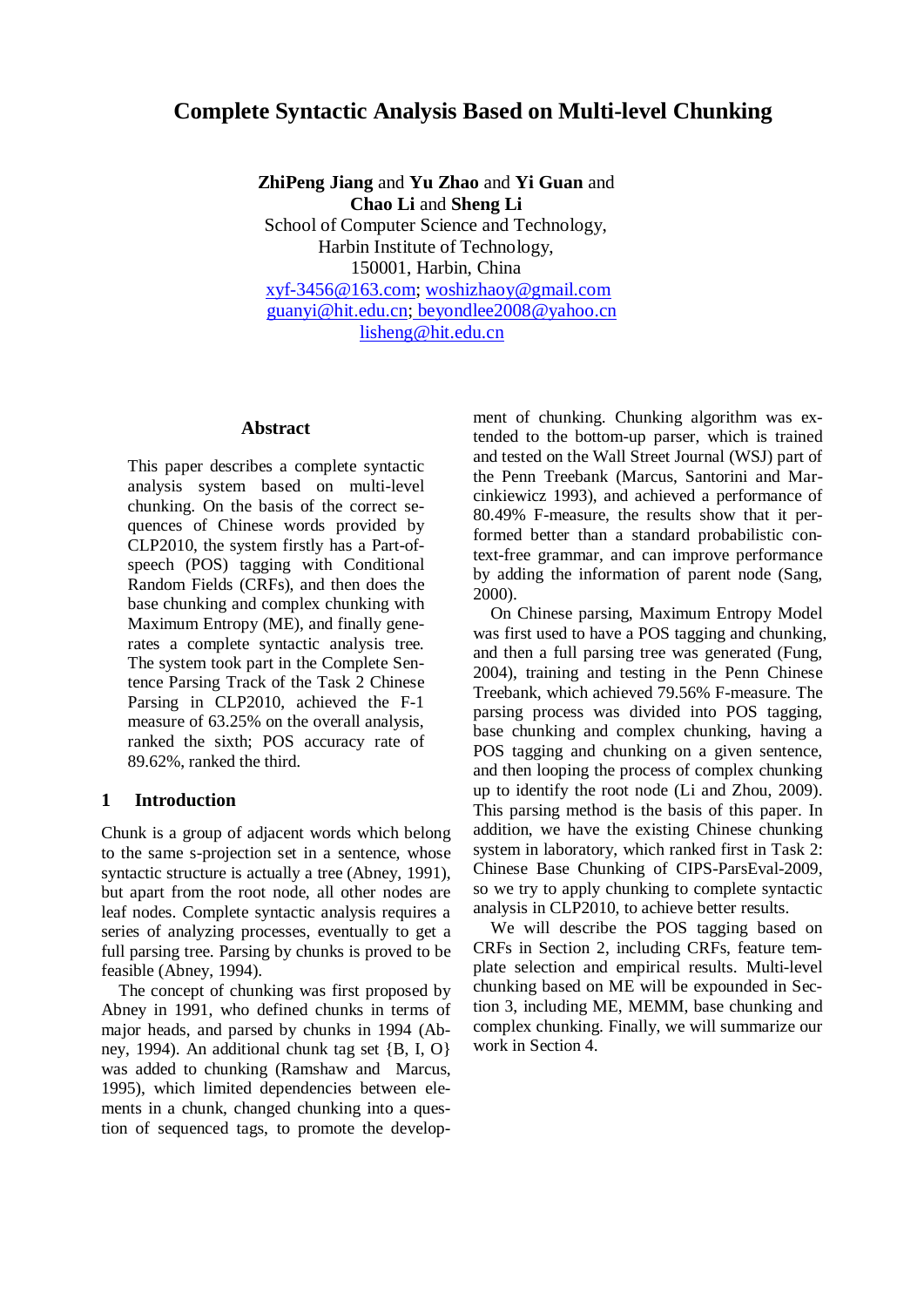### **2 POS Tagging Based on CRFs**

### **2.1 Conditional Random Fields**

X is a random variable over data sequences to be labeled, and Y is a random variable over corresponding label sequences. All components Y<sup>i</sup> of Y are assumed to range over a finite label alphabet. For example, X might range over natural language sentences and Y range over part-of-speech tags of those sentences, a finite label alphabet is the set of possible part-of-speech tags (Lafferty and McCallum and Pereira, 2001). CRFs is represented by the local feature vector f and the corresponding weight vector, f is divided into the state feature  $s(y, x, i)$ and transfer feature  $t (y, y', x, i)$ , where y and y' are possible POS tags, x is the current input sentence, i is the position of current term (Jiang and Guan and Wang, 2006). Formalized as follows:

$$
s (y, x, i) = s (y_i, x, i)
$$
(1)  

$$
t (y, x, i) = \begin{cases} t (y_{i-1}, y_i, x, i) & i > 1 \\ 0 & i = 1 \end{cases}
$$
(2)

By the local feature of the formula (1) and (2), the global features of x and y:

$$
F(y,x) = \sum_{i} f(y,x,i) \tag{3}
$$

At this point of  $(X, Y)$ , the conditional probabil-

ity distribution of CRFs:  
\n
$$
p_{\lambda}(Y | X) = \frac{\exp(\lambda \cdot F(Y, X))}{Z_{\lambda}(X)}
$$
\n(4)

where  $Z_{\lambda}(x) = \sum_{y} \exp(\lambda \cdot F(y, x))$  is a fac-

tor for normalizing. For the input sentence x, the best sequence of POS tagging:

$$
y^* = \arg\max_{y} p_{\lambda}(y \mid x)
$$

#### **2.2 Feature Template Selection**

We use the template as a baseline which is taken by Yang (2009) in CIPS-ParsEval-2009, directly testing the performance, whose accuracy was 93.52%. On this basis, we adjust the feature template through the experiment, and improve the tagging accuracy of unknown words by introducing rules, in the same corpus for training and testing, accuracy is to 93.89%. Adjusted feature template is shown in Table 1, in which the term pre is the first character in current word, suf is the last character of current word, num is the number of characters of current word,  $pos_{-1}$  is the tagging results of the previous word.

feature template

 $w_2, w_1, w_0, w_{-1}, w_{-2}, w_{+1}w_0, w_0w_{-1}, pre_0, pre_0w_0, suf_0,$  $w_0$ suf $_0$ , num, pos<sub>-1</sub>

#### **2.3 Empirical Results and Analysis**

We divide the training data provided by CLP2010 into five folds, the first four of which are train corpus, the last one is test corpus, on which we use the CRF++ toolkit for training and testing. Tagging results with different features are shown in table 2.

Table 2: tagging results with different features

| Model            | Explain                                      | Accuracy |
|------------------|----------------------------------------------|----------|
| <b>CRF</b>       | baseline                                     | 93.52%   |
| CRF1             | add $W_{-1}$ , pos <sub>-1</sub>             | 93.58%   |
| CRF <sub>2</sub> | add num                                      | 93.66%   |
| CRF3             | add num, w <sub>-1</sub> , pos <sub>-1</sub> | 93.68%   |
| CRF4             | add num, rules                               | 93.80%   |
| CRF5             | add num, $w_{-1}$ , pos $_{-1}$ , rules      | 93.89%   |

Tagging results show that the number of character and POS information can be added to improve the accuracy of tagging, but in CLP2010, the tagging accuracy is only 89.62%, on the one hand it may be caused by differences of corpus, on the other hand it may be due to that we don't use all the features of CRFs but remove the features which appear one time in order to reduce the training time.

#### **3 Multi-level Chunking Based on ME**

### **3.1 Maximum Entropy Models and Maximum Entropy Markov Models**

Maximum entropy model is mainly used to estimate the unknown probability distribution whose entropy is the maximum under some existing conditions. Suppose h is the observations of context, t is tag, the conditional probability  $p(t | h)$  can be expressed as:

$$
P(t|h) = \frac{\exp(\sum_i \lambda_i f_i(t, h))}{Z(h)}
$$

where  $f_i$  is the feature of model,

where  $\mathbf{r}_i$  is the reature of model,<br>  $Z(h) = \sum_i \exp(\sum_i \lambda_i f_i(t, h))$  is a factor for nor-

malizing.  $\lambda_i$  is weigh of feature  $f_i$ , training is the process of seeking the value of  $\lambda_i$ .

Maximum entropy Markov model is the serialized form of Maximum entropy model (McCallum and Freitag and Pereira, 2000), for example, transition probabilities and emission probabilities are merged into a single conditional probability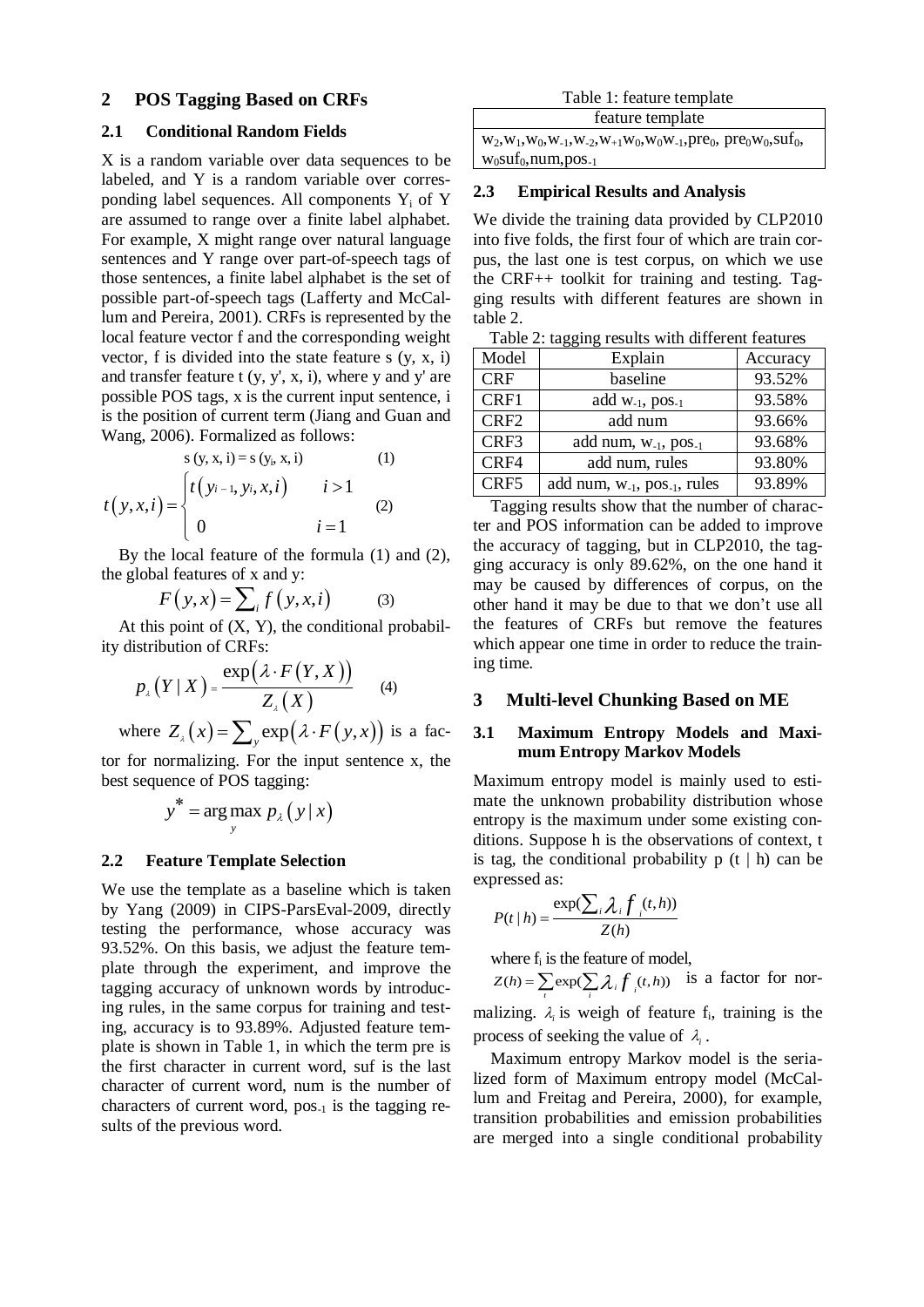function  $P(t_i | t_{i-1}, h)$  in binary Maximum entropy Markov model,  $P(t_i | t_{i-1}, h)$  is turned to  $p(t | h)$  to be solved by adding features which can express previously tagging information (Li and Sun and Guan, 2009).

# **3.2 Base Chunking**

Following the method of multi-level chunking, we first do the base chunking on the sentences which are through the POS tagging, then loop the process of complex chunking until they can't be merged. We use the existing Chinese base chunking system to do base chunking in laboratory, which marks boundaries and composition information of chunk with MEMM, and achieved 93.196% F-measure in Task 2: Chinese Base Chunking of CIPS-ParsEval -2009. The input and output of base chunking are as follows:

Input:中国/nS 传统/a 医学/n 是/v 中华/nR 民 族/n 在/p 长期/n 的/uJDE 医疗/n 、/wD 生活/n 实践/vN 中/f, /wP 不断/d 积累/v, /wP 反复/d 总结/v 而/c 逐渐/d 形成/v 的/uJDE 具有/v 独特 /a 理论/n 风格/n 的/uJDE 医学/n 体系/n 。/wE Output:中国/nS [np 传统/a 医学/n ] 是/v [np 中 华/nR 民族/n ] 在/p 长期/n 的/uJDE [np 医疗 /n 、/wD 生活/n ] 实践/vN 中/f , /wP [vp 不断 /d 积累/v 1, /wP [vp 反复/d 总结/v 1 而/c [vp 逐渐/d 形成/v ] 的/uJDE 具有/v [np 独特/a 理论 /n ] 风格/n 的/uJDE [np 医学/n 体系/n ] 。/wE

# **3.3 Complex Chunking**

We take the sentences which are through POS tagging and base chunking as input, using Li' s tagging method and feature template. Categories of complex chunk include xx\_Start, xx\_Middle, xx\_End and Other, where xx is a category of arbitrary chunk. The process of complex chunking is shown as follows:

Step 1: input the sentences which are through POS tagging and base chunking, for example:

中国/nS [np 传统/a 医学/n ] 的/uJDE [np 发生 /vN 发展/vN ] 及/c [np 学术/n 特点/n ]

Step 2: if there are some category tags in the sentence, then turn a series of tags to brackets, for instance, if continuous cells are marked as xx\_Start, xx\_Middle, ..., xx\_Middle, xx\_End, then the combination of continuous cells is a complex chunk xx;

Step 3: determine the head words with the set of rules, and compress the sentence:

中国/nS [np 医学/n ] 的/uJDE [np 发展/vN ] 及 /c [np 特点/n ]

Step 4: if the sentence can be merged, mark the sentence with ME, then return step 2, else the analysis process ends:

中国/nS@np\_Start [np 医学/n ]@np\_End 的 /uJDE@Other [np 发展/vN ]@np\_Start 及 /c@np\_Middle [np 特点/n ]@np\_End

At last, the output is:

[np [np 中国/nS [np 传统/a 医学/n ] ] 的/uJDE [np [np 发生/vN 发展/vN ] 及/c [np 学术/n 特 点/n 111

Following the above method, we first use the Viterbi decoding, but in the decoding process we encountered two problems:

1. Similar to the label xx\_Start, whose back is only xx\_Middle or xx\_End, so the probability of xx\_Start label turning to Other is 0, But, if only using ME to predict, the probability may not be 0.

2. Viterbi decoding can' t solve that all the labels of predicted results are Other, if all labels are Other, they can't be merged, this result doesn't make sense.

Solution:

For the first question, we add the initial transfer matrix and the end transfer matrix in decoding process, that is, the corresponding xx\_Middle or xx\_End of xx\_Start is seted to 1 in the transfer matrix, the others are marked as 0, matrix multiplication is taken during the state transition. It can effectively avoid errors caused by probability to improve accuracy.

To rule out the second question, we use heuristic search approach to decode, and exclude all Other labels with the above matrix. In addition, we defined another ME classifier to do some pruning in the decoding process, the features of ME classifier are POS, the head word, the POS of head word. The pseudo-code of Heuristic search is:

While searching priority queue is not empty

Take the node with the greatest priority in the queue;

- If the node's depth  $=$  length of the chunking results
	- Searching is over, reverse the searching path to get searching results;

Else

Compute the probability of all candidate children nodes according to the current probability;

Record searching path;

Press it into the priority queue;

In addition, we found that some punctuation at the end of a sentence can' t be merged, probably due to sparseness of data, according to that the tone punctuation (period, exclamation mark, ques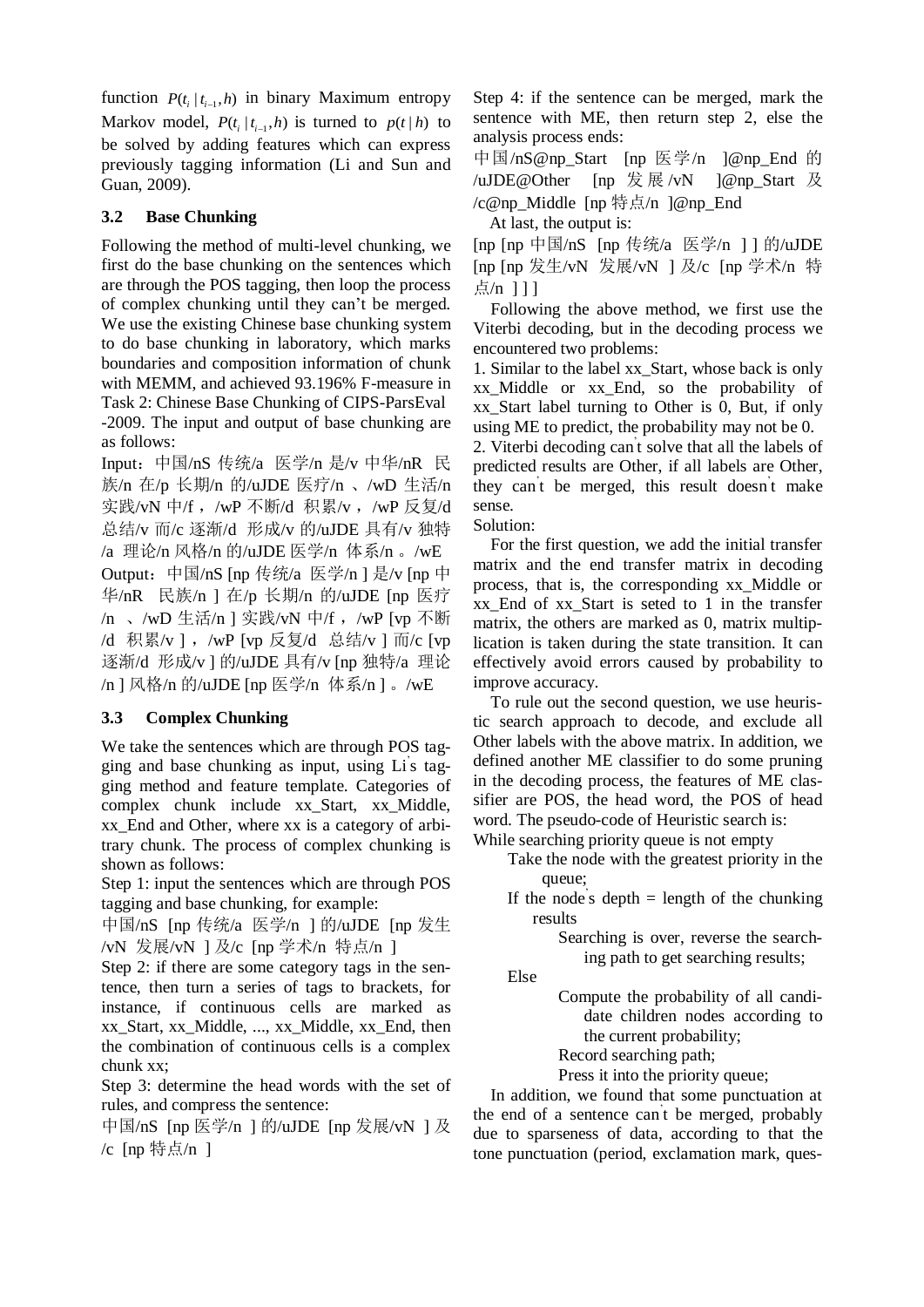tion mark) at the end of the sentence can be added to implement a complete sentence (zj) (Zhou, 2004), we carried out a separate deal with this situation, directly add punctuation at the end of the sentence, to form a sentence.

In training data provided by CLP2010 in subtask: Complete Sentence Parsing, the head words aren' t marked. We can ' t use the statistical method to determine the head words, but only by rules. We take Li' s rule set as baseline, but the rule set was used to supplement the statistical methods, so some head words don't appear in the rule set, resulting in many head words are marked as NULL, for this situation, we add some rules through experiment, Table 3 lists some additional rules.

| raone <i>J</i> . Increasing part or rancs |                             |  |  |  |
|-------------------------------------------|-----------------------------|--|--|--|
| parent                                    | head words                  |  |  |  |
| vp                                        | vp, vB, vSB, vM, vJY, vC, v |  |  |  |
| ap                                        | a, b, d                     |  |  |  |
| mp                                        | $qN$ , $qV$ , $qC$ , $q$    |  |  |  |
| dj                                        | vp, dj, ap, v, fj           |  |  |  |
| dlc                                       | vn                          |  |  |  |
| mbar                                      | m, mp                       |  |  |  |

Table 3: increasing part of rules

#### **3.4 Empirical Results and Analysis**

We take the corpus which are through correct POS tagging and base chunking for training and testing, it is divided into five folds, the first four as training corpus, the last one as testing corpus, using the existing ME toolkit to train and test model in laboratory. Table 4 shows the results on Viterbi decoding and Heuristic Search method, where head words are determined by rules.

Table 4: results with different decoding

| Decoding  | Accuracy | Recall | Fmeasure |
|-----------|----------|--------|----------|
| Viterbi   | 84.87%   | 84.47% | 84.67%   |
| Heuristic | 85.62%   | 85.19% | 85.40%   |
| Search    |          |        |          |

The system participated in the Complete Sentence Parsing of CLP2010, results are shown in Table 5 below. Because we can' t determine the head words by statistical method on the corpus provided by CLP2010, resulting in the accuracy decreasing, creating a great impact on results.

Table 5: the track results

| Training<br>mode | Model use | F-measure | POS<br>Accuracy |
|------------------|-----------|-----------|-----------------|
| Closed           | Single    | 63.25%    | 89.62%          |

## **4 Conclusions**

In this paper, we use CRFs to have a POS tagging, and increase the tagging accuracy by adjusting the feature template; multi-level chunking is applied to complete syntactic analysis, we do the base chunking with MEMM to recognize boundaries and components, and make the complex chunking with ME to generate a full parsing tree; on decoding, we add transfer matrix to improve performance, and remove some features with a ME classifier to reduce training time.

As the training data are temporarily changed, our system' s training on the Event Description Sub-sentence Analysis of CLP2010 isn' t completed, and head words are marked in the training corpus of this task, so our next step will be to complete training and testing of this task, compare the existing evaluation results, and use ME classifier to determine head words, analyze impact of head words on system. On the POS tagging, we will retain all features to train and compare tagging results.

### **Acknowledgement**

We would like to thank XingJun Xu and BenYang Li for their valuable advice to our work in Complete Sentence Parsing of CLP2010. We also thank JunHui Li, XiaoRui Yang and HaiLong Cao for paving the way for our work.

#### **References**

- S. Abney (1991) Parsing by Chunks. Kluwer Academic Publishers, Dordrecht, 257-278
- Lance A. Ramshaw, Mitchell P. Marcus (1995) Text Chunking Using Transformation-Based Learning. In Proceeding of the Third ACL Workshop on Very Large Corpora, USA, 87-88
- Erik F. Tjong Kim Sang (2001) Transforming a Chunker to a Parser. Computational Linguistics in the Netherlands 2000, 6-8
- YongSheng Yang, BenFeng Chen (2004) A Maximum-Entropy Chinese Parser Augmented by Transformation-Based Learning. ACM Transactions on Asian Language Information Processing, 4-8
- John Lafferty, Andrew McCallum, and Fernando Pereira (2001) Conditional Random Fields: Probabilistic Models for Segmenting and Labeling Sequence Data. Proceedings of the Eighteenth International Conference on Machine Learning, 282-289
- Junhui Li, Guodong Zhou (2009) Soochow University Report for the 1st China Workshop on Syntactic Parsing. CIPS-ParsEval-2009, 5-8
- Wei Jiang, Yi Guan, and Xiaolong Wang (2006) Conditional Random Fields Based POS Tagging.Computer Engineering and Applications, 14-15